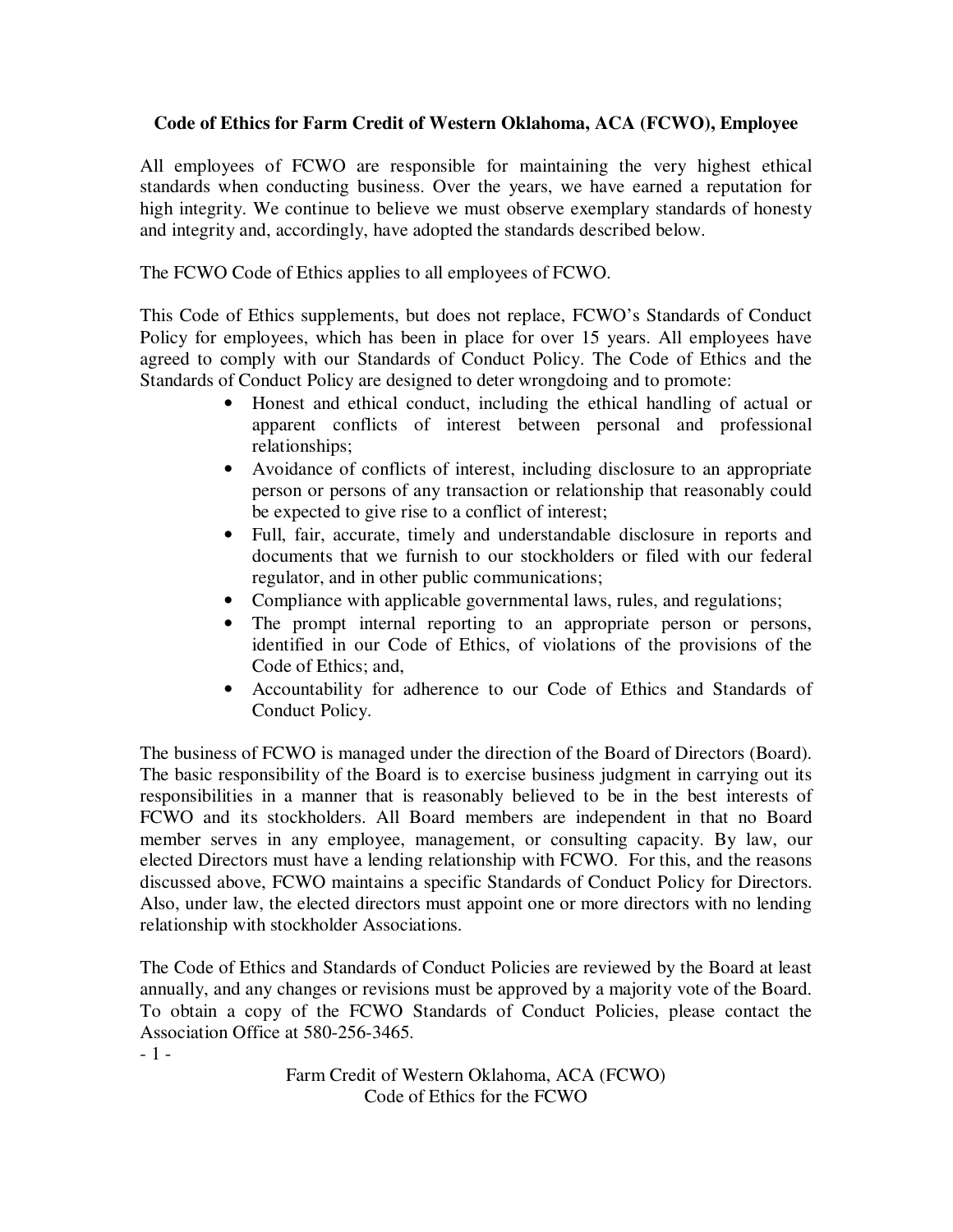## Farm Credit of Western Oklahoma Employee Certification

Farm Credit of Western Oklahoma, ACA (FCWO) and its directors, officers and employees are committed to conduct business in accordance with the highest ethical standards as set forth in the Standards of Conduct Policy, which is applicable to the directors, officers and employees relating to ethical conduct, conflicts of interest, and compliance with the law.

This Code of Ethics applies all FCWO employees. FCWO is responsible for the preparation and distribution of its financial statements and related disclosures and for providing relevant information that is true, accurate and complete to the CoBank, Federal Farm Credit Banks Funding Corporation (Funding Corporation) for use in preparing the Farm Credit System (System) financial statements and related disclosures. FCWO expects all of its employees to act in accordance with the highest standards of personal and professional integrity in all aspects of their activities, to comply with all applicable laws, rules and regulations, to deter wrongdoing, and abide by its Standards of Conduct Policy and other policies and procedures adopted by the Association that govern the conduct of its employees. This Code of Ethics is intended to supplement the FCWO Standards of Conduct Policy.

In agreeing to this Code of Ethics, each employee pledges and agrees to:

- a. Engage in and promote honest and ethical conduct, including the ethical handling of actual or apparent conflicts of interest between personal and professional relationships.
- b. Avoid conflicts of interest and disclose to the FCWO Standards of Conduct Official or CEO or FCWO Audit Committee any material transaction or relationship that you have that reasonably could be expected to give rise to a conflict, or the appearance of a conflict of interest.
- c. Take all reasonable measures to protect the confidentiality of nonpublic information about FCWO and its customers obtained or created in connection with its activities and to prevent the unauthorized disclosure of this information unless required by applicable law or regulation or legal or regulatory process.
- d. Produce full, fair, accurate, timely and understandable disclosure in FCWO financial statements and related financial reports or communications, as well as FCWO reports and documents filed with, or submitted to CoBank, the Funding Corporation and the Farm Credit Administration.
- e. Comply with applicable governmental laws, rules and regulations, as well as the rules and regulations of self-regulatory agreements to which FCWO is a party.
- f. Promptly report any possible conflicts of interest or other possible violation of this Code of Ethics by you or by any other employee, officer, or director to the FCWO CEO or Standards of Conduct Official or FCWO Audit Committee. If this violation is potentially